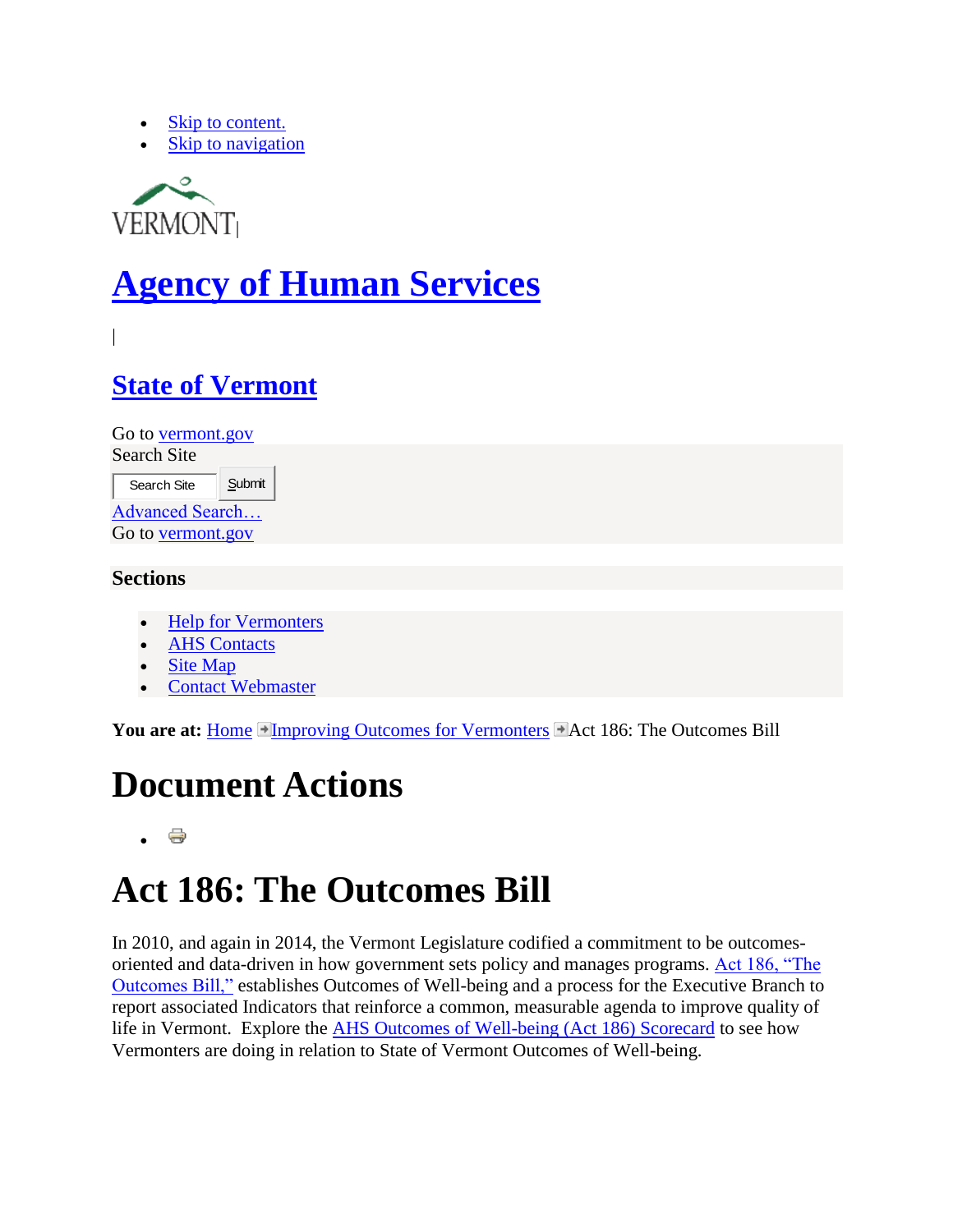Act 186 also establishes an expectation that government programs report performance measures annually that can contribute to a performance-informed budgeting process, reported in the **AHS** [Programmatic Performance Measure Budget Scorecard.](http://app.resultsscorecard.com/Scorecard/Embed/9736)

### POPULATION OUTCOMES & STRATEGIC PLAN → PERFORMANCE BUDGET PROGRAM



#### **[Navigation](http://humanservices.vermont.gov/sitemap)**

- Home
- [End Family Homelessness](http://humanservices.vermont.gov/end-family-homelessness)
- [Strategic Plan](http://humanservices.vermont.gov/strategic-plan)
- [Improving Outcomes for Vermonters](http://humanservices.vermont.gov/improving-outcomes-for-vermonters)
- [AHS Results Scorecard](http://humanservices.vermont.gov/copy_of_ahs-results-scorecard)
- [Integrating Family Services](http://humanservices.vermont.gov/integrating-family-services)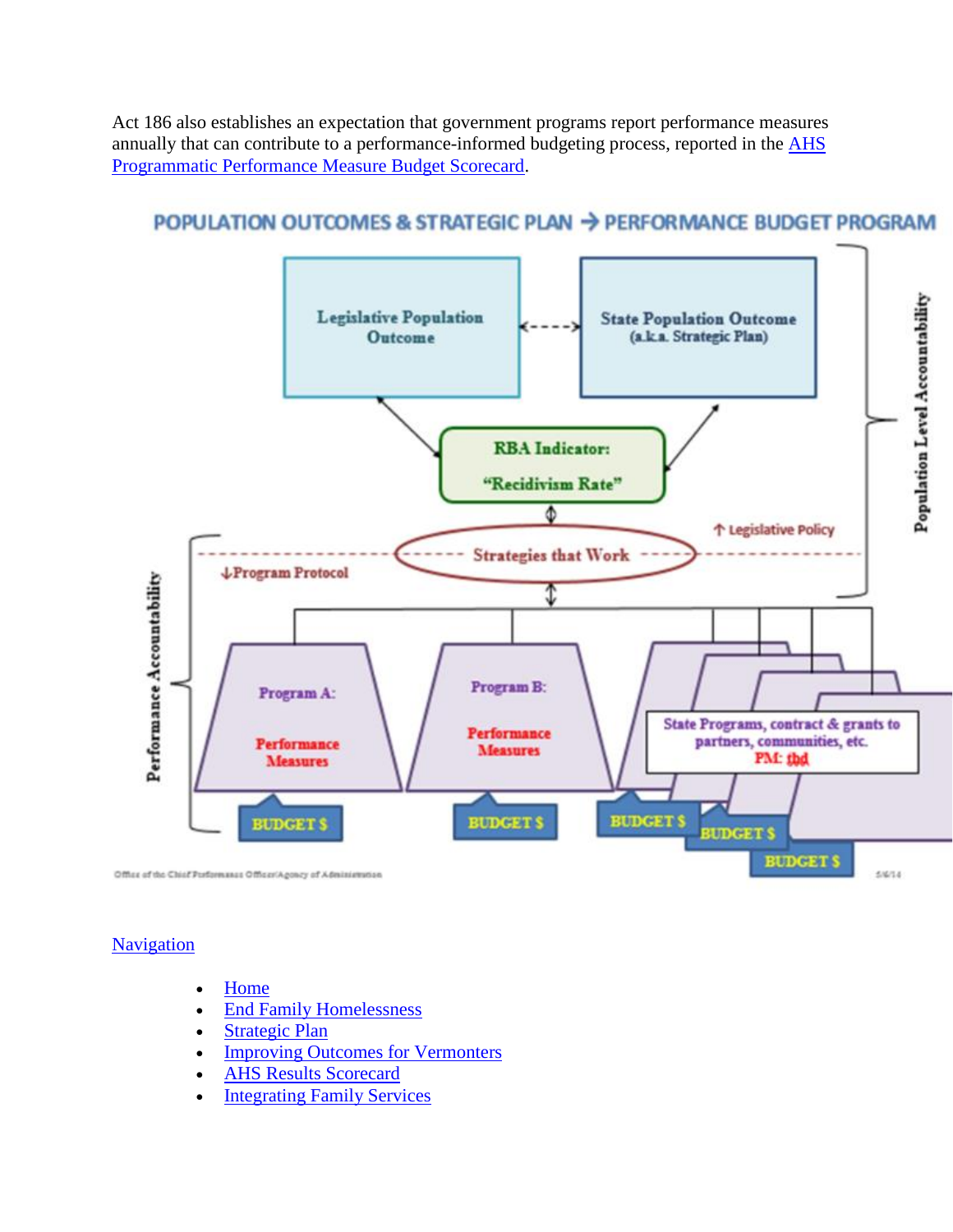- [Community Partners](http://humanservices.vermont.gov/community-partners)
- [Departments](http://humanservices.vermont.gov/departments)
- [Help for Vermonters](http://humanservices.vermont.gov/services)
- [Publications & Reports](http://humanservices.vermont.gov/publications)
- [Boards & Committees](http://humanservices.vermont.gov/boards-committees)
- [Other Resources](http://humanservices.vermont.gov/resources)
- [AHS Training Calendar](http://humanservices.vermont.gov/ahs-training-calendar)
- [AHS Rules](http://humanservices.vermont.gov/on-line-rules)
- [AHS 2012 Budget](http://humanservices.vermont.gov/ahs-2012-budget)
- [AHS 2013 Budget](http://humanservices.vermont.gov/2013-budget)
- [AHS 2014 Budget](http://humanservices.vermont.gov/ahs-2014-budget)
- [AHS 2015 Budget](http://humanservices.vermont.gov/ahs-2015-budget)
- [AHS 2016 Budget](http://humanservices.vermont.gov/ahs-2016-budget)
- [AHS 2017 Budget](http://humanservices.vermont.gov/ahs-2017-budget)
- Privacy Documents
- [Domestic Violence](http://humanservices.vermont.gov/domestic-violence)
- [Center for Prevention and Treatment of Sexual Abuse](http://humanservices.vermont.gov/center-for-prevention-and-treatment-of-sexual-abuse)
- Commission on Offenders with Mental Illness
- [Social Security Administration Data Protection Protocol and Agreements](http://humanservices.vermont.gov/social-security-administration-data-protection-protocol-and-agreements)

[Help with...](http://humanservices.vermont.gov/services/links-to-service)

# **[Vermont Health Care Reform](http://humanservices.vermont.gov/services/links-to-service/vermont-health-care-reform)**

## **[AHS District Offices](http://humanservices.vermont.gov/services/district-contacts/ahs-district-offices)**

## **[Domestic Violence](http://humanservices.vermont.gov/services/links-to-service/domestic-violence)**

[More Services...](http://humanservices.vermont.gov/services/links-to-service) 

### **Personal tools**

- [VSMS Email](https://webmail.state.vt.us/)
- [AHS intranet \(GovNet only\)](http://humanservices.vermont.gov/intra-link)
- A Get ADOBE READER
- $\bullet$ [Get Microsoft Office Viewers](http://office.microsoft.com/en-us/downloads/HA010449811033.aspx)
- [Email Encryption Instructions](http://humanservices.vermont.gov/emailencryption.pdf)